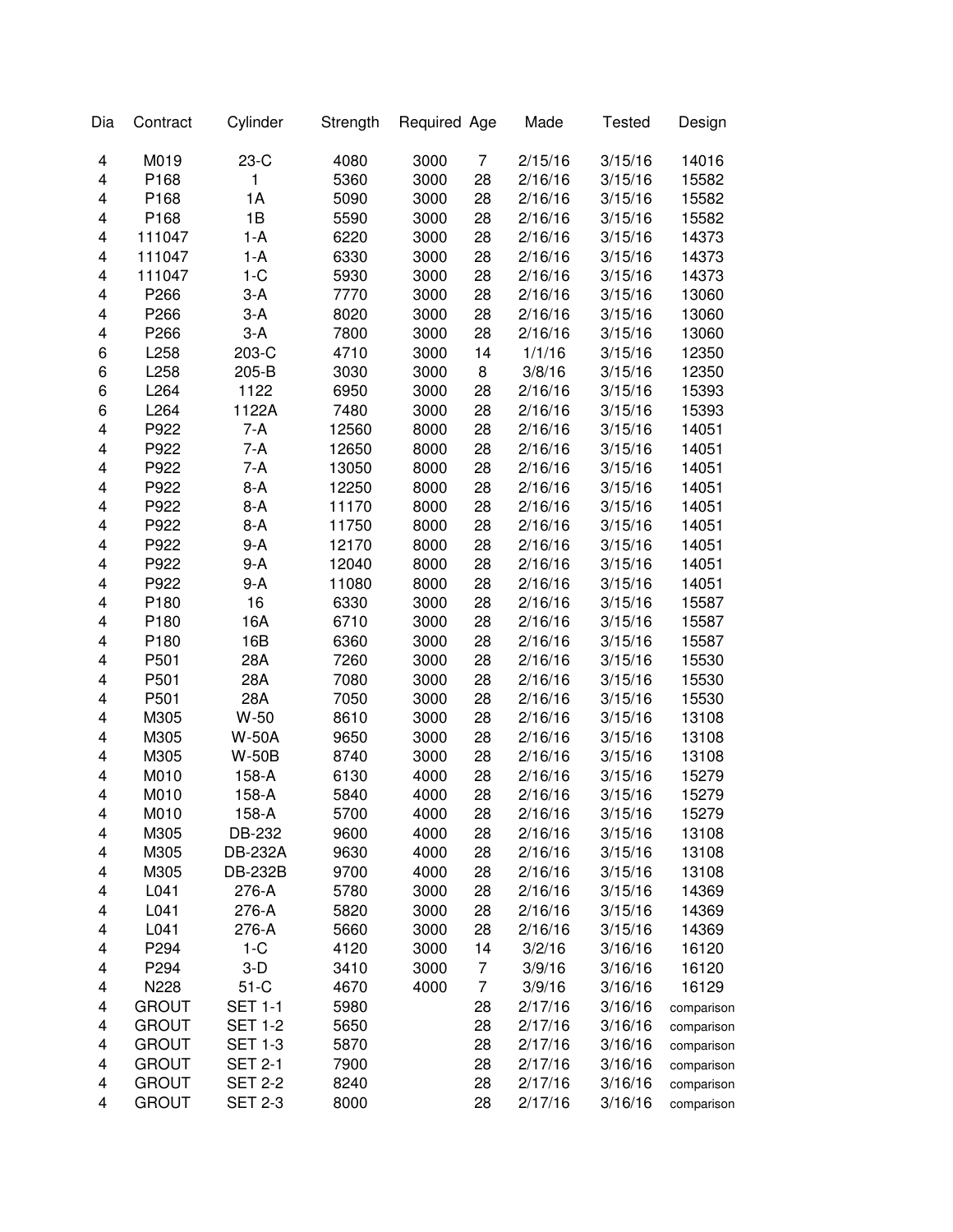| 4                       | <b>GROUT</b> | <b>SET 3-1</b> | 4140  |      | 28 | 2/17/16 | 3/16/16 | comparison |
|-------------------------|--------------|----------------|-------|------|----|---------|---------|------------|
| 4                       | <b>GROUT</b> | <b>SET 3-2</b> | 4040  |      | 28 | 2/17/16 | 3/16/16 | comparison |
| 4                       | <b>GROUT</b> | <b>SET 3-3</b> | 4160  |      | 28 | 2/17/16 | 3/16/16 | comparison |
| 4                       | N336         | $3-A$          | 6340  | 4000 | 28 | 2/17/16 | 3/16/16 | 16114      |
| 4                       | N336         | $3-A$          | 6820  | 4000 | 28 | 2/17/16 | 3/16/16 | 16114      |
| 4                       | N336         | $3-A$          | 6630  | 4000 | 28 | 2/17/16 | 3/16/16 | 16114      |
| 4                       | P003         | 10             | 5460  | 3000 | 28 | 2/17/16 | 3/16/16 | 16083      |
| 4                       | P003         | 10A            | 5420  | 3000 | 28 | 2/17/16 | 3/16/16 | 16083      |
| 4                       | P003         | 10B            | 5540  | 3000 | 28 | 2/17/16 | 3/16/16 | 16083      |
| 4                       | 113908       | $14-A$         | 5540  | 3000 | 28 | 2/17/16 | 3/16/16 | 13380      |
| 4                       | 113908       | $14-B$         | 5750  | 3000 | 28 | 2/17/16 | 3/16/16 | 13380      |
| $\overline{\mathbf{4}}$ | 113908       | $14-C$         | 5660  | 3000 | 28 | 2/17/16 | 3/16/16 | 13380      |
| 4                       | 115745       | 17             | 6840  | 3000 | 28 | 2/17/16 | 3/16/16 | 1543B      |
| 4                       | 115745       | 17A            | 6340  | 3000 | 28 | 2/17/16 | 3/16/16 | 1543B      |
| 4                       | 115745       | 17B            | 6040  | 3000 | 28 | 2/17/16 | 3/16/16 | 1543B      |
| 4                       | 107700       | 029-A          | 8700  | 3000 | 28 | 2/17/16 | 3/16/16 | 14145      |
| 4                       | 107700       | 029-A          | 8730  | 3000 | 28 | 2/17/16 | 3/16/16 | 14145      |
| 4                       | 107700       | 029-A          | 8820  | 3000 | 28 | 2/17/16 | 3/16/16 | 14145      |
| 4                       | P047         | 48-A           | 5420  | 3000 | 28 | 2/17/16 | 3/16/16 |            |
|                         |              |                |       |      |    |         |         | 15199      |
| 4                       | P047         | 48-A           | 5570  | 3000 | 28 | 2/17/16 | 3/16/16 | 15199      |
| 4                       | P047         | 48-A           | 5720  | 3000 | 28 | 2/17/16 | 3/16/16 | 15199      |
| 4                       | M305         | <b>TS-48</b>   | 5580  | 3000 | 28 | 2/17/16 | 3/16/16 | 13108      |
| 4                       | M305         | <b>TS-48A</b>  | 5140  | 3000 | 28 | 2/17/16 | 3/16/16 | 13108      |
| 4                       | M305         | <b>TS-48B</b>  | 5870  | 3000 | 28 | 2/17/16 | 3/16/16 | 13108      |
| 4                       | M305         | $W-51$         | 7630  | 3000 | 28 | 2/17/16 | 3/16/16 | 13108      |
| 4                       | M305         | <b>W-51A</b>   | 7450  | 3000 | 28 | 2/17/16 | 3/16/16 | 13108      |
| 4                       | M305         | $W-51B$        | 7330  | 3000 | 28 | 2/17/16 | 3/16/16 | 13108      |
| 6                       | L264         | 1123           | 6900  | 3000 | 28 | 2/17/16 | 3/16/16 | 15398      |
| 6                       | L264         | 1123A          | 7100  | 3000 | 28 | 2/17/16 | 3/16/16 | 15398      |
| 6                       | L264         | 1124           | 7620  | 3000 | 28 | 2/17/16 | 3/16/16 | 15398      |
| 6                       | L264         | 1124A          | 6720  | 3000 | 28 | 2/17/16 | 3/16/16 | 15398      |
| 4                       | N266         | 124            | 8100  | 4000 | 28 | 2/17/16 | 3/16/16 | 13025      |
| 4                       | N266         | 124A           | 7040  | 4000 | 28 | 2/17/16 | 3/16/16 | 13025      |
| 4                       | N266         | 124B           | 6970  | 4000 | 28 | 2/17/16 | 3/16/16 | 13025      |
| 4                       | N266         | 124-E          | 7800  | 4000 | 28 | 2/17/16 | 3/16/16 | 13025      |
| 4                       | N266         | 124-F          | 8680  | 4000 | 28 | 2/17/16 | 3/16/16 | 13025      |
| 4                       | N266         | 124-G          | 7670  | 4000 | 28 | 2/17/16 | 3/16/16 | 13025      |
| 4                       | N152         | 143            | 5010  | 3000 | 28 | 2/17/16 | 3/16/16 | 15100      |
| 4                       | N152         | 143A           | 5230  | 3000 | 28 | 2/17/16 | 3/16/16 | 15100      |
| 4                       | N152         | 143B           | 4690  | 3000 | 28 | 2/17/16 | 3/16/16 | 15100      |
| 4                       | N198         | 161            | 8770  | 4500 | 28 | 2/17/16 | 3/16/16 | 13036      |
| 4                       | N198         | 161A           | 9550  | 4500 | 28 | 2/17/16 | 3/16/16 | 13036      |
| 4                       | N198         | 161B           | 8180  | 4500 | 28 | 2/17/16 | 3/16/16 | 13036      |
| 4                       | N198         | 162            | 8320  | 3000 | 28 | 2/17/16 | 3/16/16 | 13034      |
| 4                       | N198         | 162A           | 8050  | 3000 | 28 | 2/17/16 | 3/16/16 | 13034      |
| 4                       | N198         | 162B           | 8180  | 3000 | 28 | 2/17/16 | 3/16/16 | 13034      |
| 4                       | M950         | 202            | 6510  | 3000 | 28 | 2/17/16 | 3/16/16 | 15521      |
| 4                       | M950         | 202A           | 6630  | 3000 | 28 | 2/17/16 | 3/16/16 | 15521      |
| 4                       | M950         | 202B           | 6540  | 3000 | 28 | 2/17/16 | 3/16/16 | 15521      |
| 4                       | M950         | 203            | 9720  | 3000 | 28 | 2/17/16 | 3/16/16 |            |
| 4                       | M950         | 203A           | 9860  | 3000 | 28 | 2/17/16 | 3/16/16 |            |
| 4                       | M950         | 203B           | 10240 | 3000 | 28 | 2/17/16 | 3/16/16 |            |
|                         |              |                |       |      |    |         |         |            |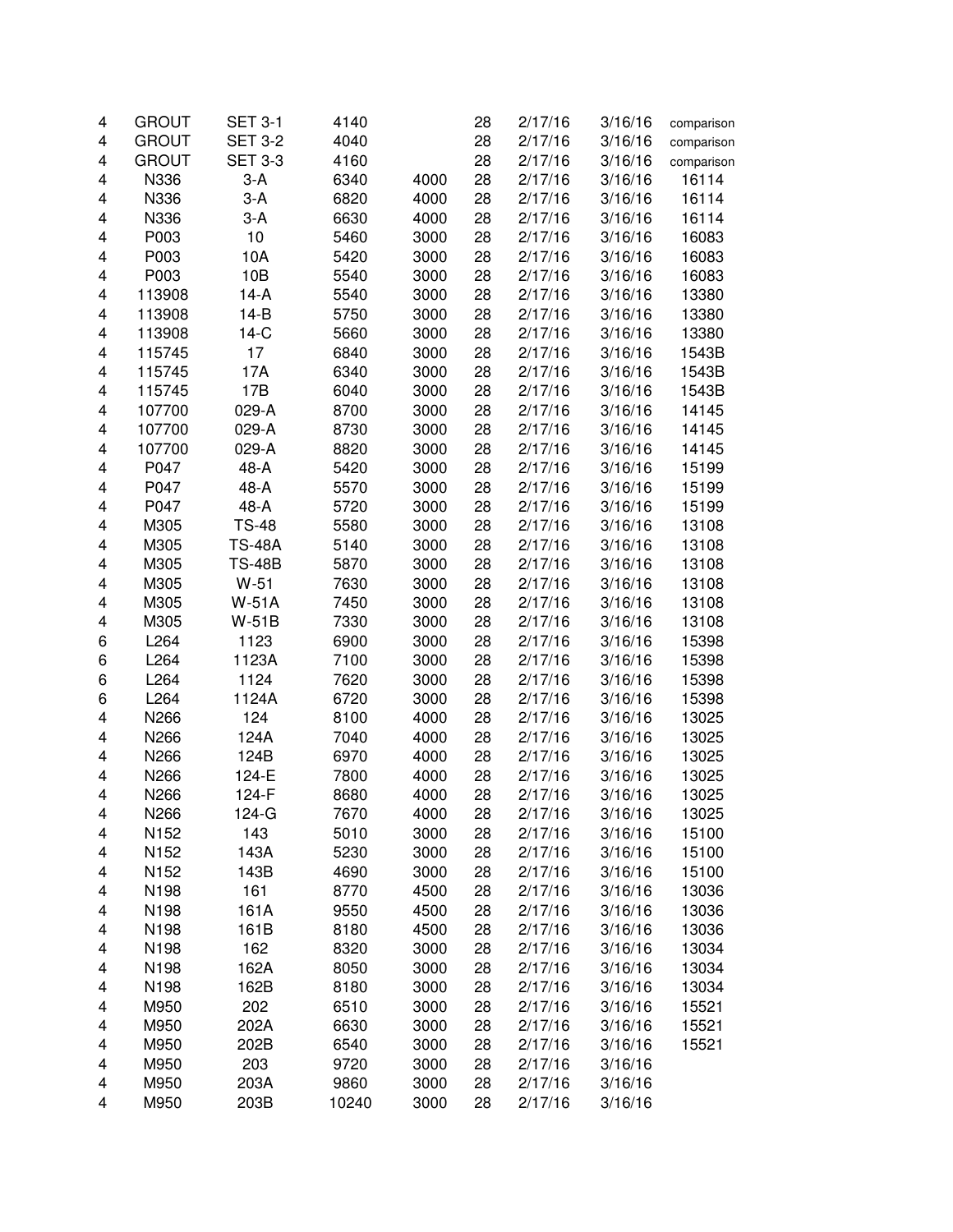| 4 | M305    | DB-233         | 8940  | 3000 | 28             | 2/17/16 | 3/16/16 | 13108  |
|---|---------|----------------|-------|------|----------------|---------|---------|--------|
| 4 | M305    | <b>DB-233A</b> | 9100  | 3000 | 28             | 2/17/16 | 3/16/16 | 13108  |
| 4 | M305    | DB-233B        | 8620  | 3000 | 28             | 2/17/16 | 3/16/16 | 13108  |
| 4 | M180    | 786            | 5670  | 3000 | 28             | 2/17/16 | 3/16/16 | 15116  |
| 4 | M180    | 786A           | 5510  | 3000 | 28             | 2/17/16 | 3/16/16 | 15116  |
| 4 | M180    | 786B           | 5300  | 3000 | 28             | 2/17/16 | 3/16/16 | 15116  |
| 4 | M180    | 787            | 8260  | 3000 | 28             | 2/17/16 | 3/16/16 | 14266  |
| 4 | M180    | 787A           | 8710  | 3000 | 28             | 2/17/16 | 3/16/16 | 14266  |
| 4 | M180    | 787B           | 8020  | 3000 | 28             | 2/17/16 | 3/16/16 | 14266  |
| 4 | P168    | $4-D$          | 2970  | 3000 | $\overline{7}$ | 3/10/16 | 3/17/16 | 15582  |
| 4 | 114983  | 1              | 5460  | 3000 | 28             | 2/18/16 | 3/17/16 | 16096  |
| 4 | 114983  | 1A             | 4610  | 3000 | 28             | 2/18/16 | 3/17/16 | 16096  |
| 4 | 114983  | 1B             | 6210  | 3000 | 28             | 2/18/16 | 3/17/16 | 16096  |
| 4 | 78SBAB1 | 3-A            | 11700 | 6000 | 28             | 2/18/16 | 3/17/16 | P14042 |
| 4 | 78SBAB1 | $3-A$          | 11310 | 6000 | 28             | 2/18/16 | 3/17/16 | P14042 |
| 4 | 78SBAB1 | $3-A$          | 11950 | 6000 | 28             | 2/18/16 | 3/17/16 | P14042 |
| 4 | ?       | 4A             | 12260 | 6000 | 28             | 2/18/16 | 3/17/16 | P14042 |
| 4 | 78SAB1  | 4A             | 11660 | 6000 | 28             | 2/18/16 | 3/17/16 | P14042 |
| 4 | 78SAB1  | 4A             | 12160 | 6000 | 28             | 2/18/16 | 3/17/16 | P14042 |
| 4 | P266    | 4A             | 5840  | 3000 | 28             | 2/18/16 | 3/17/16 | 13060  |
| 4 | P266    | 4A             | 5520  | 3000 | 28             | 2/18/16 | 3/17/16 | 13060  |
| 4 | P266    | 4A             | 6790  | 3000 | 28             | 2/18/16 | 3/17/16 | 13060  |
| 4 | P003    | 11             | 5360  | 3000 | 28             | 2/18/16 | 3/17/16 | 16083  |
| 4 | P003    | 11A            | 5080  | 3000 | 28             | 2/18/16 | 3/17/16 | 16083  |
| 4 | P003    | 11B            | 5740  | 3000 | 28             | 2/18/16 | 3/17/16 | 16083  |
| 4 | P033A   | 11A            | 6790  | 3000 | 28             | 2/18/16 | 3/17/16 | 15299  |
| 4 | P033A   | 11A            | 4920  | 3000 | 28             | 2/18/16 | 3/17/16 | 15299  |
| 4 | P033A   | 11A            | 6280  | 3000 | 28             | 2/18/16 | 3/17/16 | 15299  |
| 4 | P922    | 11A            | 12190 | 8000 | 28             | 2/18/16 | 3/17/16 | 14051  |
| 4 | P922    | 11A            | 11790 | 8000 | 28             | 2/18/16 | 3/17/16 | 14051  |
| 4 | P922    | 11A            | 12520 | 8000 | 28             | 2/18/16 | 3/17/16 | 14051  |
| 4 | 115745  | 11A            | 14720 | 9000 | 28             | 2/18/16 | 3/17/16 | 15604  |
| 4 | 115745  | 11A            | 14860 | 9000 | 28             | 2/18/16 | 3/17/16 | 15604  |
| 4 | 115745  | 11A            | 14610 | 9000 | 28             | 2/18/16 | 3/17/16 | 15604  |
| 4 | 115745  | 12A            | 13500 | 9000 | 28             | 2/18/16 | 3/17/16 | 15604  |
| 4 | 115745  | 12A            | 14220 | 9000 | 28             | 2/18/16 | 3/17/16 | 15604  |
| 4 | 115745  | 12A            | 14640 | 9000 | 28             | 2/18/16 | 3/17/16 | 15604  |
| 4 | P922    | 12A            | 12740 | 8000 | 28             | 2/18/16 | 3/17/16 | 14051  |
| 4 | P922    | 12A            | 12610 | 8000 | 28             | 2/18/16 | 3/17/16 | 14051  |
| 4 | P922    | 12A            | 13550 | 8000 | 28             | 2/18/16 | 3/17/16 | 14051  |
| 4 | P201    | 29-A           | 6630  | 3000 | 28             | 2/18/16 | 3/17/16 | 15530  |
| 4 | P201    | 29-A           | 7190  | 3000 | 28             | 2/18/16 | 3/17/16 | 15530  |
| 4 | P201    | 29-A           | 7560  | 3000 | 28             | 2/18/16 | 3/17/16 | 15530  |
| 4 | 107700  | 030-A          | 7460  | 3000 | 28             | 2/18/16 | 3/17/16 | 14145  |
| 4 | 107700  | 030-A          | 6650  | 3000 | 28             | 2/18/16 | 3/17/16 | 14145  |
| 4 | 107700  | 030-A          | 7440  | 3000 | 28             | 2/18/16 | 3/17/16 | 14145  |
| 4 | M305    | <b>SE-33</b>   | 8350  | 4000 | 28             | 2/18/16 | 3/17/16 | 11453A |
| 4 | M305    | <b>SE-33A</b>  | 8500  | 4000 | 28             | 2/18/16 | 3/17/16 | 11453A |
| 4 | M305    | <b>SE-33B</b>  | 7810  | 4000 | 28             | 2/18/16 | 3/17/16 | 11453A |
| 4 | N343    | $37-A$         | 4850  | 3000 | 28             | 2/18/16 | 3/17/16 | 11027  |
| 4 | N343    | 37-A           | 4060  | 3000 | 28             | 2/18/16 | 3/17/16 | 11027  |
| 4 | N343    | 37-A           | 4430  | 3000 | 28             | 2/18/16 | 3/17/16 | 11027  |
|   |         |                |       |      |                |         |         |        |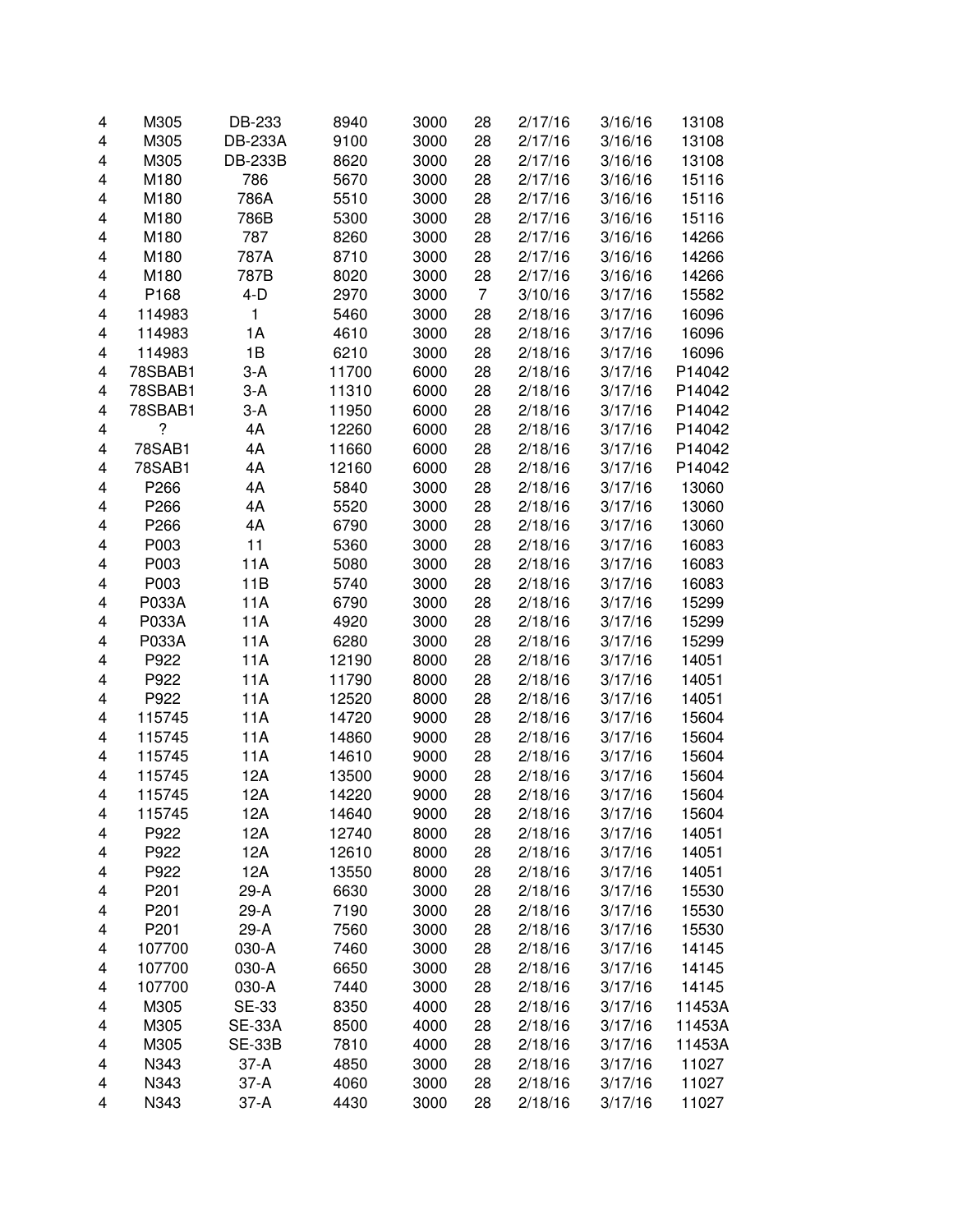| 4 | P168   | $\overline{c}$   | 5970         | 3000         | 28 | 2/18/16 | 3/17/16 | 15582 |
|---|--------|------------------|--------------|--------------|----|---------|---------|-------|
| 4 | P168   | 2A               | 5750         | 3000         | 28 | 2/18/16 | 3/17/16 | 15582 |
| 4 | P168   | 2B               | 5820         | 3000         | 28 | 2/18/16 | 3/17/16 | 15582 |
| 4 | M928   | 12               | 7220         | 3000         | 28 | 2/18/16 | 3/17/16 | 13295 |
| 4 | M928   | 12A              | 6620         | 3000         | 28 | 2/18/16 | 3/17/16 | 13295 |
| 4 | M928   | 12B              | 6590         | 3000         | 28 | 2/18/16 | 3/17/16 | 13295 |
| 4 | P047   | 49-A             | 4970         | 3000         | 28 | 2/18/16 | 3/17/16 | 15199 |
| 4 | P047   | 49-A             | 4600         | 3000         | 28 | 2/18/16 | 3/17/16 | 15199 |
| 4 | P047   | 49-A             | 5070         | 3000         | 28 | 2/18/16 | 3/17/16 | 15199 |
| 4 | P016   | 8                | 5760         | 3000         | 28 | 2/18/16 | 3/17/16 | 8111  |
| 4 | P016   | 8A               | 5340         | 3000         | 28 | 2/18/16 | 3/17/16 | 8111  |
| 4 | P016   | 8                | 5810         | 3000         | 28 | 2/18/16 | 3/17/16 | 8111  |
| 4 | M021   | 14               | 5870         | 3000         | 28 | 2/18/16 | 3/17/16 | 15393 |
| 4 | M021   | 14A              | 6460         | 3000         | 28 | 2/18/16 | 3/17/16 | 15393 |
| 4 | M021   | 14B              | 6630         | 3000         | 28 | 2/18/16 | 3/17/16 | 15393 |
| 4 | P079   | 68-D             | 5210         | 3000         | 7  | 3/10/16 | 3/17/16 | 15146 |
| 4 | P922   | $10-A$           | 12160        | 8000         | 28 | 2/18/16 | 3/17/16 | 14051 |
| 4 | P922   | $10-A$           | 12550        | 8000         | 28 | 2/18/16 | 3/17/16 | 14051 |
| 4 | P922   | $10-A$           | 13370        | 8000         | 28 | 2/18/16 | 3/17/16 | 14051 |
|   | P911   | 16               |              |              |    | 2/18/16 |         | 15022 |
| 4 | P911   |                  | 7260<br>8040 | 4000<br>4000 | 28 |         | 3/17/16 |       |
| 4 |        | 16A              | 7840         | 4000         | 28 | 2/18/16 | 3/17/16 | 15022 |
| 4 | P911   | 16B              |              |              | 28 | 2/18/16 | 3/17/16 | 15022 |
| 4 | M019   | 20               | 6950         | 3000         | 28 | 2/18/16 | 3/17/16 | 14016 |
| 4 | M019   | 20A              | 6450         | 3000         | 28 | 2/18/16 | 3/17/16 | 14016 |
| 4 | M019   | 20 <sub>B</sub>  | 6980         | 3000         | 28 | 2/18/16 | 3/17/16 | 14016 |
| 4 | M305   | $W-52$           | 8270         | 3000         | 28 | 2/18/16 | 3/17/16 | 13108 |
| 4 | M305   | <b>W-52A</b>     | 8330         | 3000         | 28 | 2/18/16 | 3/17/16 | 13108 |
| 4 | M305   | <b>W-52B</b>     | 8800         | 3000         | 28 | 2/18/16 | 3/17/16 | 13108 |
| 4 | 112010 | 82               | 5800         | 3000         | 28 | 2/18/16 | 3/17/16 | 14373 |
| 4 | 112010 | 82A              | 5750         | 3000         | 28 | 2/18/16 | 3/17/16 | 14373 |
| 4 | 112010 | 82B              | 5710         | 3000         | 28 | 2/18/16 | 3/17/16 | 14373 |
| 4 | 112010 | 83               | 5710         | 3000         | 28 | 2/18/16 | 3/17/16 | 15458 |
| 4 | 112010 | 83A              | 5640         | 3000         | 28 | 2/18/16 | 3/17/16 | 15458 |
| 4 | 112010 | 83B              | 5960         | 3000         | 28 | 2/18/16 | 3/17/16 | 15458 |
| 4 | N307   | 18               | 6550         | 4000         | 28 | 2/18/16 | 3/17/16 | 13307 |
| 4 | N307   | 18B              | 6660         | 4000         | 28 | 2/18/16 | 3/17/16 | 13307 |
| 4 | N307   | 18B              | 6580         | 4000         | 28 | 2/18/16 | 3/17/16 | 13307 |
| 4 | N307   | <b>TN-18-IA</b>  | 6880         | 4000         | 28 | 2/18/16 | 3/17/16 | 13307 |
| 4 | N307   | <b>TN-18A-IA</b> | 6880         | 4000         | 28 | 2/18/16 | 3/17/16 | 13307 |
| 4 | N307   | <b>TN-18B-IA</b> | 6860         | 4000         | 28 | 2/18/16 | 3/17/16 | 13307 |
| 4 | N307   | 19               | 5950         | 4000         | 28 | 2/18/16 | 3/17/16 | 13307 |
| 4 | N307   | 19A              | 6090         | 4000         | 28 | 2/18/16 | 3/17/16 | 13307 |
| 4 | N307   | 19B              | 6340         | 4000         | 28 | 2/18/16 | 3/17/16 | 13307 |
| 4 | N307   | 20               | 6970         | 4000         | 28 | 2/18/16 | 3/17/16 | 13307 |
| 4 | N307   | 20A              | 6280         | 4000         | 28 | 2/18/16 | 3/17/16 | 13307 |
| 4 | N307   | 20B              | 6890         | 4000         | 28 | 2/18/16 | 3/17/16 | 13307 |
| 4 | N307   | 21               | 7300         | 4000         | 28 | 2/18/16 | 3/17/16 | 13307 |
| 4 | N307   | 21A              | 7510         | 4000         | 28 | 2/18/16 | 3/17/16 | 13307 |
| 4 | N307   | 21B              | 7000         | 4000         | 28 | 2/18/16 | 3/17/16 | 13307 |
| 6 | M401   | <b>RG-77</b>     | 6730         | 3000         | 28 | 2/18/16 | 3/17/16 | 10147 |
| 6 | M401   | <b>RG-77A</b>    | 6350         | 3000         | 28 | 2/18/16 | 3/17/16 | 10147 |
| 6 | L264   | 608-B            | 4470         | 3000         | 7  | 3/10/16 | 3/17/16 | 15393 |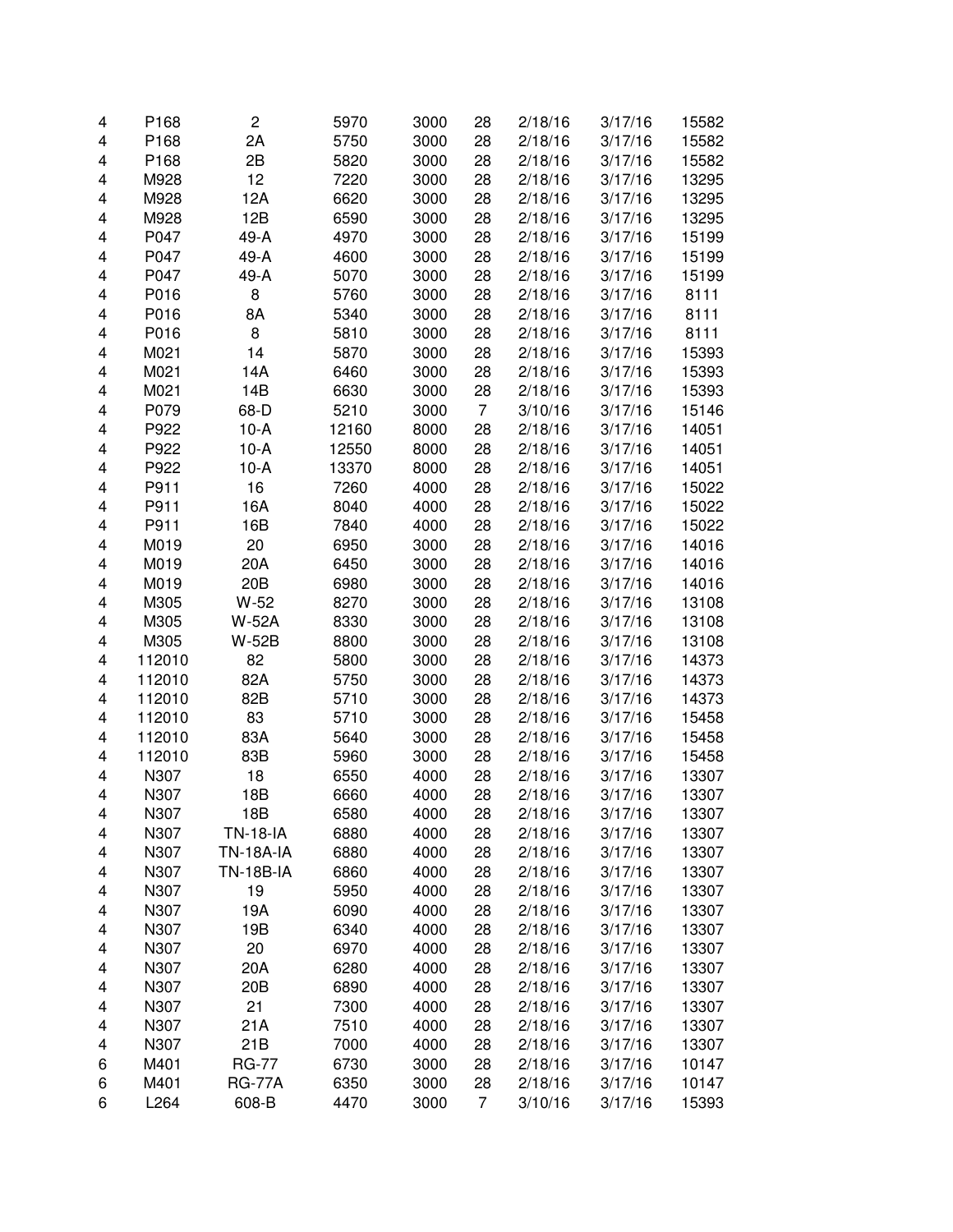| 6 | M401      | <b>RG-78</b>  | 8240 | 3000 | 28 | 2/18/16 | 3/17/16 | 10147  |
|---|-----------|---------------|------|------|----|---------|---------|--------|
| 6 | M401      | <b>RG-78A</b> | 8230 | 3000 | 28 | 2/18/16 | 3/17/16 | 10147  |
| 6 | L258      | 199           | 5670 | 3000 | 28 | 2/18/16 | 3/17/16 | 12350  |
| 6 | L258      | 199A          | 5850 | 3000 | 28 | 2/18/16 | 3/17/16 | 12350  |
| 6 | L264      | 1125          | 6310 | 3000 | 28 | 2/18/16 | 3/17/16 | 15398  |
| 6 | L264      | 1125A         | 6480 | 3000 | 28 | 2/18/16 | 3/17/16 | 15398  |
| 6 | L264      | 1126          | 6100 | 3000 | 28 | 2/18/16 | 3/17/16 | 15398  |
| 6 | L264      | 1126A         | 6210 | 3000 | 28 | 2/18/16 | 3/17/16 | 15398  |
| 4 | K810      | $DE-1$        | 5770 | 4000 | 28 | 2/18/16 | 3/17/16 | 8017   |
| 4 | K810      | DE-1A         | 6070 | 4000 | 28 | 2/18/16 | 3/17/16 | 8017   |
| 4 | K810      | DE-1B         | 6050 | 4000 | 28 | 2/18/16 | 3/17/16 | 8017   |
| 4 | M321      | 107           | 5030 | 3000 | 28 | 2/18/16 | 3/17/16 | 15184  |
| 4 | M321      | 107A          | 5290 | 3000 | 28 | 2/18/16 | 3/17/16 | 15184  |
| 4 | M321      | 107B          | 5580 | 3000 | 28 | 2/18/16 | 3/17/16 | 15184  |
| 4 | N266      | 125           | 6470 | 4000 | 28 | 2/18/16 | 3/17/16 | 13025  |
| 4 | N266      | 125A          | 5880 | 4000 | 28 | 2/18/16 | 3/17/16 | 13025  |
| 4 | N266      | 125B          | 5970 | 4000 | 28 | 2/18/16 | 3/17/16 | 13025  |
| 4 | N198      | 163           | 8110 | 4500 | 28 | 2/18/16 | 3/17/16 | 13036  |
| 4 | N198      | 163A          | 7840 | 4500 | 28 | 2/18/16 | 3/17/16 | 13036  |
| 4 | N198      | 163B          | 8850 | 4500 | 28 | 2/18/16 | 3/17/16 | 13036  |
| 4 | N198      | 164           | 8740 | 4500 | 28 | 2/18/16 | 3/17/16 | 13036  |
| 4 | N198      | 164A          | 7630 | 4500 | 28 | 2/18/16 | 3/17/16 | 13036  |
| 4 | N198      | 164B          | 8580 | 4500 | 28 | 2/18/16 | 3/17/16 | 13036  |
| 4 | M950      | 204           | 7940 | 3000 | 28 | 2/18/16 | 3/17/16 | 15520  |
| 4 | M950      | 204A          | 7840 | 3000 | 28 | 2/18/16 | 3/17/16 | 15520  |
| 4 | M950      | 204B          | 7470 | 3000 | 28 | 2/18/16 | 3/17/16 | 15520  |
| 4 | M950      | 205           | 6530 | 3000 | 28 | 2/18/16 | 3/17/16 | 15521  |
| 4 | M950      | 205A          | 6330 | 3000 | 28 | 2/18/16 | 3/17/16 | 15521  |
| 4 | M950      | 205B          | 6500 | 3000 | 28 | 2/18/16 | 3/17/16 | 15521  |
| 4 | M305      | F224          | 7850 | 3000 | 28 | 2/18/16 | 3/17/16 | 13108A |
| 4 | M305      | F224A         | 7670 | 3000 | 28 | 2/18/16 | 3/17/16 | 13108A |
| 4 | M305      | F224B         | 8240 | 3000 | 28 | 2/18/16 | 3/17/16 | 13108A |
| 4 | L041      | 277A          | 3860 | 3000 | 28 | 2/18/16 | 3/17/16 | 14369  |
| 4 | L041      | 277A          | 4080 | 3000 | 28 | 2/18/16 | 3/17/16 | 14369  |
| 4 | L041      | 277A          | 3790 | 3000 | 28 | 2/18/16 | 3/17/16 | 14369  |
| 4 | M180      | 788           | 7730 | 3000 | 28 | 2/18/16 | 3/17/16 | 14266  |
| 4 | M180      | 788A          | 8220 | 3000 | 28 | 2/18/16 | 3/17/16 | 14266  |
| 4 | M180      | 788B          | 8130 | 3000 | 28 | 2/18/16 | 3/17/16 | 14266  |
| 4 | P168      | $5-D$         | 3860 | 3000 | 7  | 3/11/16 | 3/18/16 | 15582  |
| 4 | P230      | $2-A$         | 5490 | 3000 | 28 | 2/19/16 | 3/18/16 | 16115  |
| 4 | P230      | $2 - B$       | 5210 | 3000 | 28 | 2/19/16 | 3/18/16 | 16115  |
| 4 | P230      | $2-C$         | 5370 | 3000 | 28 | 2/19/16 | 3/18/16 | 16115  |
| 4 | 106578    | 9             | 4380 | 3000 | 28 | 2/19/16 | 3/18/16 | 15562  |
| 4 | 106578    | 9Α            | 4350 | 3000 | 28 | 2/19/16 | 3/18/16 | 15562  |
| 4 | 106578    | 9B            | 4240 | 3000 | 28 | 2/19/16 | 3/18/16 | 15562  |
| 4 | P003      | 12            | 6400 | 3000 | 28 | 2/19/16 | 3/18/16 | 16083  |
| 4 | P003      | 12A           | 5850 | 3000 | 28 | 2/19/16 | 3/18/16 | 16083  |
| 4 | P003      | 12B           | 6030 | 3000 | 28 | 2/19/16 | 3/18/16 | 16083  |
| 4 | 111350.02 | 20            | 7190 | 3000 | 28 | 2/19/16 | 3/18/16 | 15491  |
| 4 | 111350.02 | 20A           | 7350 | 3000 | 28 | 2/19/16 | 3/18/16 | 15491  |
| 4 | 111350.02 | 20A           | 7750 | 3000 | 28 | 2/19/16 | 3/18/16 | 15491  |
| 4 | N323      | $8-A$         | 6630 | 3000 | 28 | 2/19/16 | 3/18/16 | 12004  |
|   |           |               |      |      |    |         |         |        |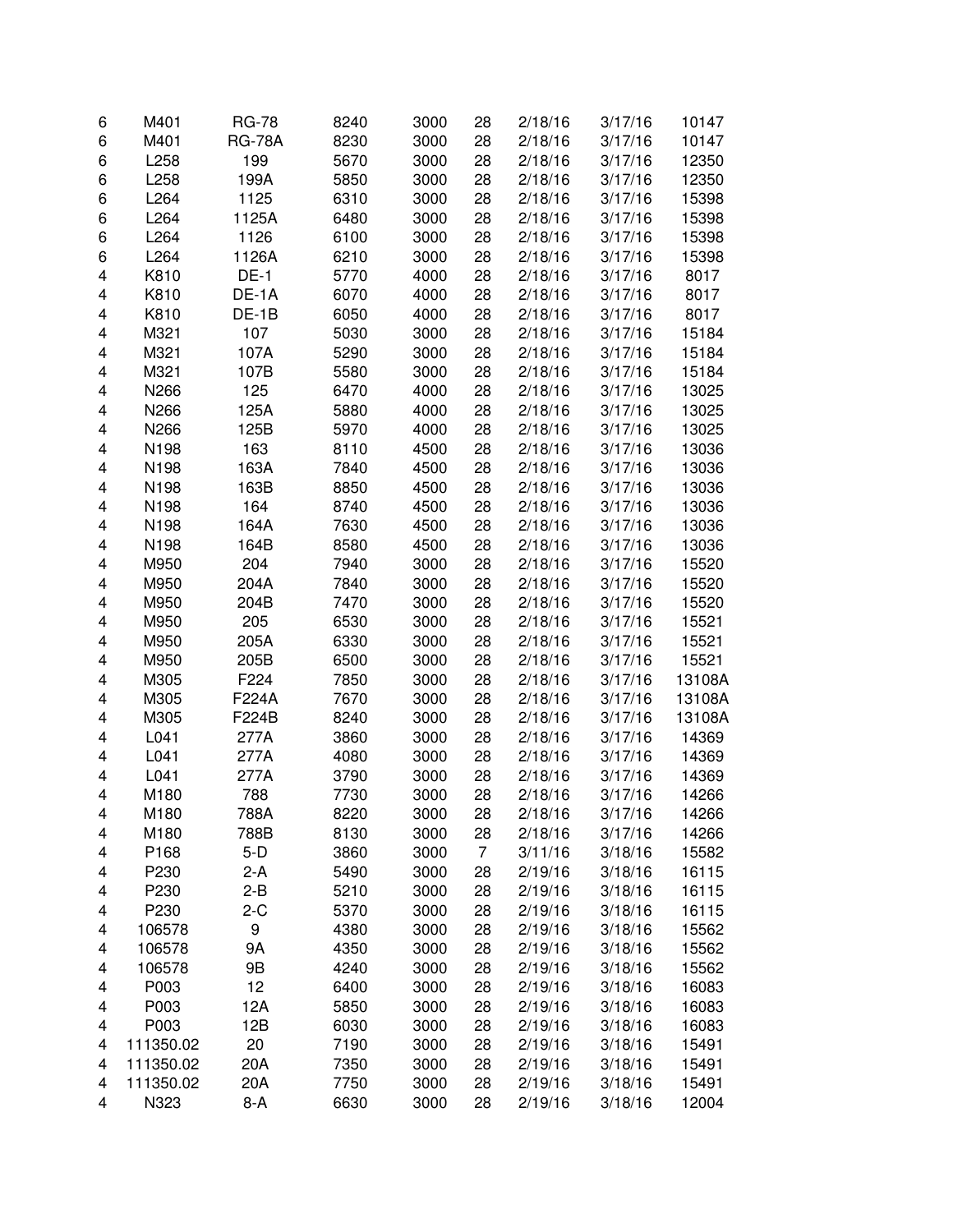| 4      | N323             | $8 - B$   | 5520         | 3000         | 28       | 2/19/16            | 3/18/16            | 12004          |
|--------|------------------|-----------|--------------|--------------|----------|--------------------|--------------------|----------------|
| 4      | N323             | $8-C$     | 6550         | 3000         | 28       | 2/19/16            | 3/18/16            | 12004          |
| 4      | P180             | 8         | 6400         | 3000         | 28       | 2/19/16            | 3/18/16            | 15425          |
| 4      | P180             | 8A        | 6340         | 3000         | 28       | 2/19/16            | 3/18/16            | 15425          |
| 4      | P180             | 8B        | 6460         | 3000         | 28       | 2/19/16            | 3/18/16            | 15425          |
| 4      | P269             | 9         | 7800         | 4000         | 28       | 2/19/16            | 3/18/16            | 15495          |
| 4      | P269             | <b>9A</b> | 8240         | 4000         | 28       | 2/19/16            | 3/18/16            | 15495          |
| 4      | P269             | 9B        | 8430         | 4000         | 28       | 2/19/16            | 3/18/16            | 15495          |
| 4      | P269             | $9-D$     | 7000         | 4000         | 28       | 2/19/16            | 3/18/16            | 15495          |
| 4      | P269             | $9-E$     | 6850         | 4000         | 28       | 2/19/16            | 3/18/16            | 15495          |
| 4      | P269             | 9F        | 6870         | 4000         | 28       | 2/19/16            | 3/18/16            | 15495          |
| 4      | P269             | $9-H$     | 5910         | 4000         | 28       | 2/19/16            | 3/18/16            | 15495          |
| 4      | P269             | $9-I$     | 6140         | 4000         | 28       | 2/19/16            | 3/18/16            | 15495          |
| 4      | P269             | $9 - J$   | 5910         | 4000         | 28       | 2/19/16            | 3/18/16            | 15495          |
| 4      | P269             | $9-L$     | 5940         | 4000         | 28       | 2/19/16            | 3/18/16            | 15495          |
| 4      | P269             | $9-M$     | 6100         | 4000         | 28       | 2/19/16            | 3/18/16            | 15495          |
| 4      | P269             | $9-N$     | 5910         | 4000         | 28       | 2/19/16            | 3/18/16            | 15495          |
| 4      | P269             | $9 - P$   | 5870         | 4000         | 28       | 2/19/16            | 3/18/16            | 15495          |
| 4      | P269             | $9-Q$     | 6110         | 4000         | 28       | 2/19/16            | 3/18/16            | 15495          |
| 4      | P269             | $9 - R$   | 6000         | 4000         | 28       | 2/19/16            | 3/18/16            | 15495          |
| 4      | N321             | 112-C     | 4430         | 3000         | 4        | 3/14/16            | 3/18/16            | 15184          |
| 4      | P228             | 9         | 6160         | 3000         | 28       | 2/19/16            | 3/18/16            | 15243          |
| 4      | P228             | <b>9A</b> | 6210         | 3000         | 28       | 2/19/16            | 3/18/16            | 15243          |
| 4      | P228             | 9B        | 6190         | 3000         | 28       | 2/19/16            | 3/18/16            | 15243          |
| 4      | M021             | 15        | 5170         | 3000         | 28       | 2/19/16            | 3/18/16            | 15115          |
| 4      | M021             | 15A       | 5080         | 3000         | 28       | 2/19/16            | 3/18/16            | 15115          |
| 4      | M021             | 15B       | 5220         | 3000         | 28       | 2/19/16            | 3/18/16            | 15115          |
| 4      | 115745           | 18        | 6580         | 3000         | 28       | 2/19/16            | 3/18/16            | 15488          |
| 4      | 115745           | 18A       | 6420         | 3000         | 28       | 2/19/16            | 3/18/16            | 15488          |
| 4      | 115745           | 18B       | 7050         | 3000         | 28       | 2/19/16            | 3/18/16            | 15488          |
| 4      | P <sub>137</sub> | 26        | 5480         | 3000         | 28       | 2/19/16            | 3/18/16            | 14333          |
| 4      | P137             | 26A       | 5410         | 3000         | 28       | 2/19/16            | 3/18/16            | 14333          |
| 4      | P137             | 26B       | 5300         | 3000         | 28       | 2/19/16            | 3/18/16            | 14333          |
| 4      | P201             | $30-A$    | 6420         | 3000         | 28       | 2/19/16            | 3/18/16            | 15530          |
| 4      | P201             | $30-A$    | 6130         | 3000         | 28       | 2/19/16            | 3/18/16            | 15530          |
| 4      | P201             | $30-A$    | 6030         | 3000         | 28       | 2/19/16            | 3/18/16            | 15530          |
|        |                  |           |              |              |          |                    |                    |                |
| 4<br>4 | N357<br>N357     | 34<br>34A | 4430<br>4550 | 3000<br>3000 | 28<br>28 | 2/19/16<br>2/19/16 | 3/18/16<br>3/18/16 | 15270<br>15270 |
| 4      | N357             | 34B       | 4890         | 3000         | 28       | 2/19/16            | 3/18/16            | 15270          |
| 4      | N228             | 50        | 4500         | 3000         | 28       | 2/19/16            | 3/18/16            | 15564          |
|        | N228             | 50A       | 4770         | 3000         | 28       | 2/19/16            | 3/18/16            | 15564          |
| 4      |                  | 50B       |              | 3000         | 28       |                    |                    | 15564          |
| 4      | N228             |           | 4760         |              |          | 2/19/16            | 3/18/16            |                |
| 4      | N <sub>152</sub> | 144       | 5240         | 3000         | 28       | 2/19/16            | 3/18/16            | 15100          |
| 4      | N152             | 144A      | 5920         | 3000         | 28       | 2/19/16            | 3/18/16            | 15100          |
| 4      | N152             | 144B      | 5930         | 3000         | 28       | 2/19/16            | 3/18/16            | 15100          |
| 4      | M010             | 159-A     | 4220         | 3000         | 28       | 2/19/16            | 3/18/16            | 13221          |
| 4      | M010             | 159-A     | 4200         | 3000         | 28       | 2/19/16            | 3/18/16            | 13221          |
| 4      | M010             | 159-A     | 4560         | 3000         | 28       | 2/19/16            | 3/18/16            | 13221          |
| 6      | L258             | 205-C     | 3080         | 3000         | 10       | 3/8/16             | 3/18/16            | 12350          |
| 6      | L258             | 200       | 5800         | 3000         | 28       | 2/19/16            | 3/18/16            | 12350          |
| 6      | L258             | 200A      | 5430         | 3000         | 28       | 2/19/16            | 3/18/16            | 12350          |
| 6      | L264             | 1127      | 5600         | 3000         | 28       | 2/19/16            | 3/18/16            | 15398          |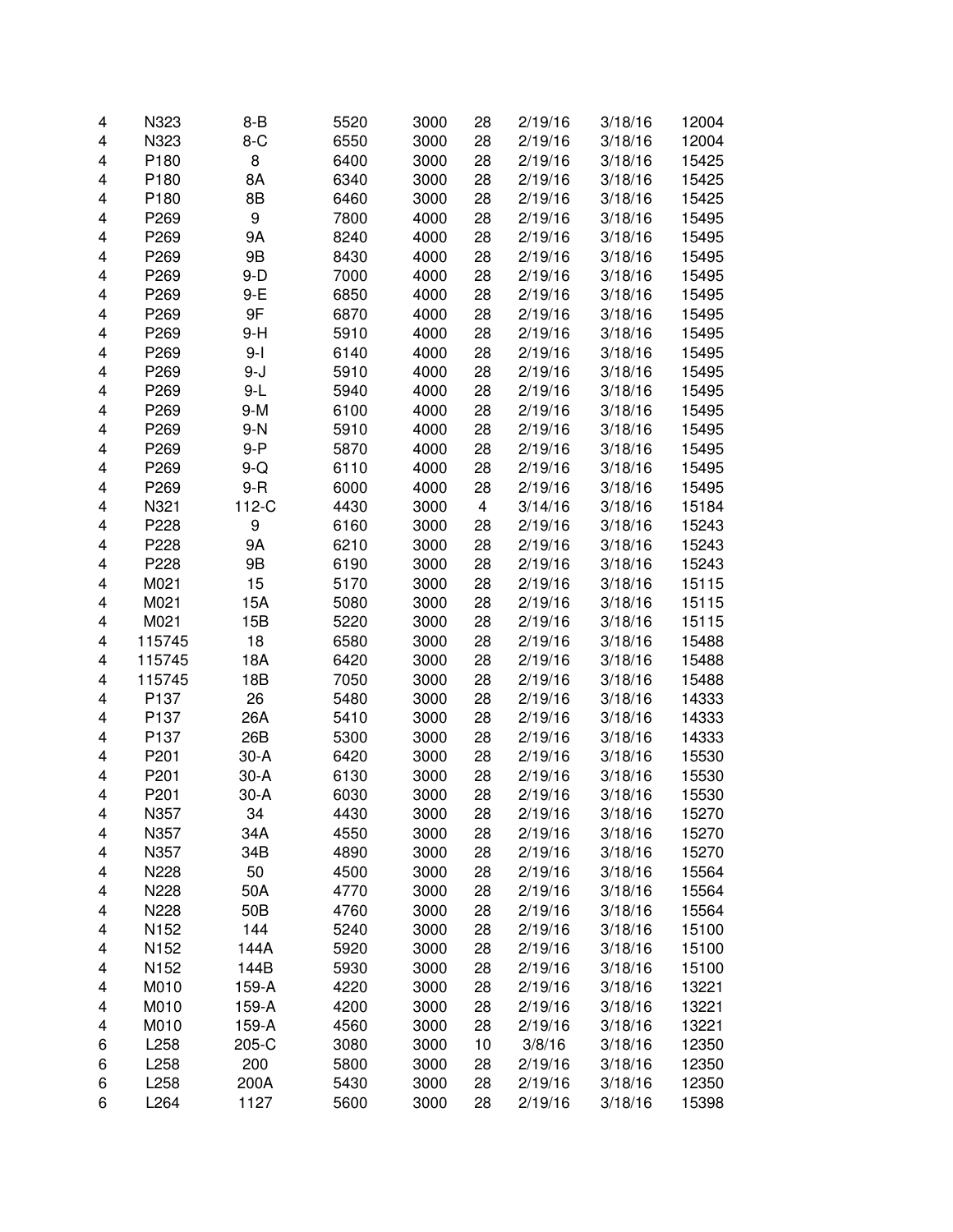| 6 | L264             | 1127A           | 5660  | 3000 | 28 | 2/19/16 | 3/18/16 | 15398  |
|---|------------------|-----------------|-------|------|----|---------|---------|--------|
| 4 | M305             | $F-226$         | 7200  | 3000 | 28 | 2/19/16 | 3/18/16 | 13108  |
| 4 | M305             | F-226A          | 7340  | 3000 | 28 | 2/19/16 | 3/18/16 | 13108  |
| 4 | M305             | F-226B          | 7250  | 3000 | 28 | 2/19/16 | 3/18/16 | 13108  |
| 4 | M950             | 206             | 8360  | 3000 | 28 | 2/19/16 | 3/18/16 | 15520  |
| 4 | M950             | 206A            | 8250  | 3000 | 28 | 2/19/16 | 3/18/16 | 15520  |
| 4 | M950             | 206B            | 7950  | 3000 | 28 | 2/19/16 | 3/18/16 | 15520  |
| 4 | M305             | DB-234          | 7340  | 3000 | 28 | 2/19/16 | 3/18/16 | 13108  |
| 4 | M305             | <b>DB-234A</b>  | 7180  | 3000 | 28 | 2/19/16 | 3/18/16 | 13108  |
| 4 | M305             | <b>DB-234B</b>  | 7150  | 3000 | 28 | 2/19/16 | 3/18/16 | 13108  |
| 4 | M305             | DR-291          | 7360  | 3000 | 28 | 2/19/16 | 3/18/16 | 13108  |
| 4 | M305             | <b>DR-291A</b>  | 7430  | 3000 | 28 | 2/19/16 | 3/18/16 | 13108  |
| 4 | M305             | DR-291B         | 7310  | 3000 | 28 | 2/19/16 | 3/18/16 | 13108  |
| 4 | J363             | <b>BELL-348</b> | 6090  | 3000 | 28 | 2/19/16 | 3/18/16 | 14198  |
| 4 | J363             | BELL-348A       | 5870  | 3000 | 28 | 2/19/16 | 3/18/16 | 14198  |
| 4 |                  | BELL-348B       |       | 3000 | 28 |         | 3/18/16 |        |
|   | J363             |                 | 5420  |      |    | 2/19/16 |         | 14198  |
| 4 | M180             | 789             | 6910  | 3000 | 28 | 2/19/16 | 3/18/16 | 14266  |
| 4 | M180             | 789A            | 7030  | 3000 | 28 | 2/19/16 | 3/18/16 | 14266  |
| 4 | M180             | 789B            | 6920  | 3000 | 28 | 2/19/16 | 3/18/16 | 14266  |
| 4 | P190             | 1A              | 10710 | 6000 | 11 | 3/7/16  | 3/18/16 | P14042 |
| 4 | P <sub>190</sub> | 1A              | 11170 | 6000 | 11 | 3/7/16  | 3/18/16 | P14042 |
| 4 | P190             | 1A              | 11470 | 6000 | 11 | 3/7/16  | 3/18/16 | P14042 |
| 4 | P190             | 2A              | 9950  | 6000 | 11 | 3/7/16  | 3/18/16 | P14042 |
| 4 | P190             | 2A              | 9580  | 6000 | 11 | 3/7/16  | 3/18/16 | P14042 |
| 4 | P190             | 2A              | 9940  | 6000 | 11 | 3/7/16  | 3/18/16 | P14042 |
| 4 | P190             | 3A              | 10760 | 6000 | 11 | 3/7/16  | 3/18/16 | P14042 |
| 4 | P190             | 3A              | 10370 | 6000 | 11 | 3/7/16  | 3/18/16 | P14042 |
| 4 | P190             | 3A              | 11250 | 6000 | 11 | 3/7/16  | 3/18/16 | P14042 |
| 4 | P190             | 4A              | 10310 | 6000 | 1  | 3/7/16  | 3/18/16 | P14042 |
| 4 | P190             | 4A              | 10380 | 6000 | 1  | 3/7/16  | 3/18/16 | P14042 |
| 4 | P190             | 4A              | 10410 | 6000 | 1  | 3/7/16  | 3/18/16 | P14042 |
| 4 | P190             | 5A              | 10680 | 6000 | 4  | 3/7/16  | 3/18/16 | P14042 |
| 4 | P190             | 5A              | 10830 | 6000 | 4  | 3/7/16  | 3/18/16 | P14042 |
| 4 | P190             | 5A              | 10710 | 6000 | 4  | 3/7/16  | 3/18/16 | P14042 |
| 4 | P190             | 6A              | 10880 | 6000 | 4  | 3/7/16  | 3/18/16 | P14042 |
| 4 | P <sub>190</sub> | 6A              | 11010 | 6000 | 4  | 3/7/16  | 3/18/16 | P14042 |
| 4 | P <sub>190</sub> | 6A              | 10820 | 6000 | 4  | 3/7/16  | 3/18/16 | P14042 |
| 4 | P <sub>190</sub> | 7Α              | 10370 | 6000 | 9  | 3/7/16  | 3/18/16 | P14042 |
| 4 | P190             | 7Α              | 10670 | 6000 | 9  | 3/7/16  | 3/18/16 | P14042 |
| 4 | P190             | 7A              | 10910 | 6000 | 9  | 3/7/16  | 3/18/16 | P14042 |
| 4 | P190             | 8A              | 11030 | 6000 | 9  | 3/7/16  | 3/18/16 | P14042 |
| 4 | P190             | 8A              | 10280 | 6000 | 9  | 3/10/16 | 3/18/16 | P14042 |
| 4 | P190             | 8A              | 10250 | 6000 | 9  | 3/10/16 | 3/18/16 | P14042 |
| 4 | P190             | 9Α              | 10950 | 6000 | 9  | 3/10/16 | 3/18/16 | P14042 |
| 4 | P190             | 9Α              | 11370 | 6000 | 9  | 3/10/16 | 3/18/16 | P14042 |
| 4 | P190             | 9A              | 10690 | 6000 | 9  | 3/10/16 | 3/18/16 | P14042 |
|   | P <sub>190</sub> |                 |       |      |    |         |         | P14042 |
| 4 |                  | 10A             | 10520 | 6000 | 9  | 3/10/16 | 3/18/16 |        |
| 4 | P190             | 10A             | 10800 | 6000 | 9  | 3/10/16 | 3/18/16 | P14042 |
| 4 | P190             | 10A             | 10720 | 6000 | 9  | 3/10/16 | 3/18/16 | P14042 |
| 4 | P190             | 11A             | 11370 | 6000 | 9  | 3/10/16 | 3/18/16 | P14042 |
| 4 | P190             | 11A             | 11130 | 6000 | 9  | 3/10/16 | 3/18/16 | P14042 |
| 4 | P190             | 11A             | 11750 | 6000 | 9  | 3/10/16 | 3/18/16 | P14042 |